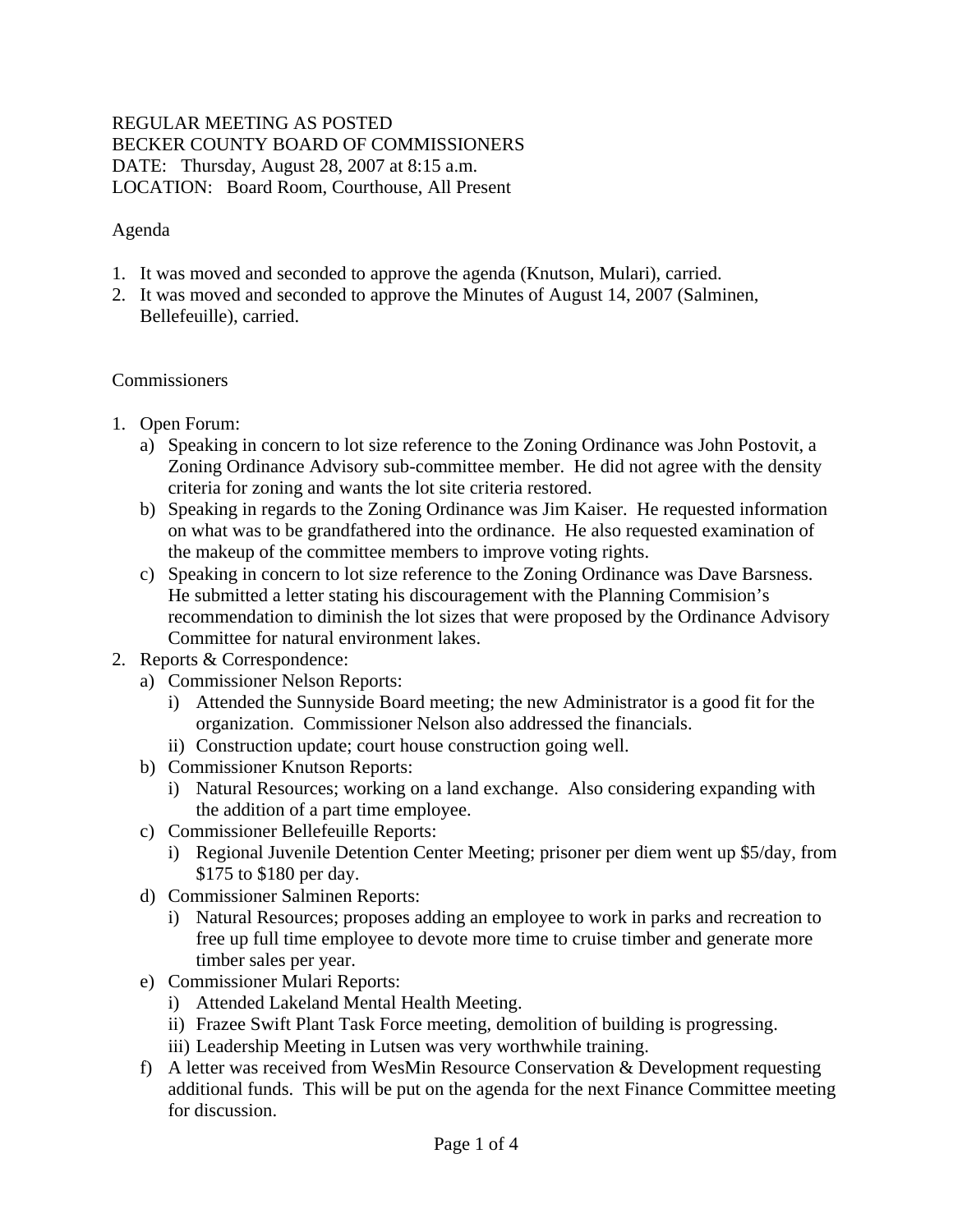- g) Appointments Cormorant Lakes Watershed Manager advertisement, appointments considered on September 25 Board meeting. Interest in the manager position has already been received.
- h) It was moved and seconded after discussion to approve the Purchase Agreement for Courthouse Parking with the Berean Baptist (Salminen, Knutson), carried.
- i) It was moved and seconded to approve the Assignment of Option Agreement for Courthouse Parking (Salminen, Bellefeuille), carried.
- j) It was moved and seconded to approve the Parking Lot Lease with First Lutheran Church for 30 spaces at \$10 each per month (Knutson, Bellefeuille), carried.
- k) County Administrator Berg thanked the Board for his attendance at the Leadership Conference at Lutsen and shared some of the highlights.
- l) Guy Fischer gave an update on the OHV Policy Committee.
	- i) Two members resigned Doyle Turner, Eagle View Township representative and Steve Tucker, resort owner. Chip Lohmeier will forward the names of possible candidates to fill the vacancies.
	- ii) A suggestion was submitted to reimburse members of the OHV Policy Committee for mileage as some of them travel more than 100 miles per trip. The topic will be put on the agenda for discussion at the September 25, 2007, Board Meeting.

# Auditor – Treasurer

- 1. Licenses & Permits
	- a) It was moved and seconded to approve the gambling permit renewal for Charlies Bar, Detroit Lakes, Height of Land Township (Mulari, Salminen), carried.
	- b) It was moved and seconded to approve the gambling permit renewal for Curley's on Cotton Lake, Rochert, Erie Township (Mulari, Salminen), carried.

# Finance Committee Minutes

- 1. It was moved and seconded to approve the Finance Claims (Salminen , Knutson), carried.
- 2. It was moved and seconded to approve the purchase of a skid steer loader from Adkins Equipment for \$33,491 for reclamation of marketable materials at the Becker County Transfer Station (Salminen, Mulari), carried.
- 3. It was moved and seconded to approve the Record Laminating Project for the Recorder to laminate the first 7-8 historical documents estimated at \$7,240 paid through the Recorders Equipment Fund (Salminen, Mulari), carried.
- 4. It was moved and seconded to approve Resolution No. 08-07-2E requiring all new hires to enroll in direct deposit and current employees will be required to enroll no later than December 31, 2007 (Mulari, Knutson), carried.
- 5. It was moved and seconded to approve the proposal from Hildi Inc. for the Actuarial Study of Other Post Employment Benefits for \$6,000 for Becker County's 17 retired employees contingent on the County Attorney's review (Salminen, Mulari), carried.
- 6. It was moved and seconded to approve acceptance of the donation of five parcels of land in Ponsford from Donald Goetzman who will pay all transfer costs (Salminen, Knutson), carried.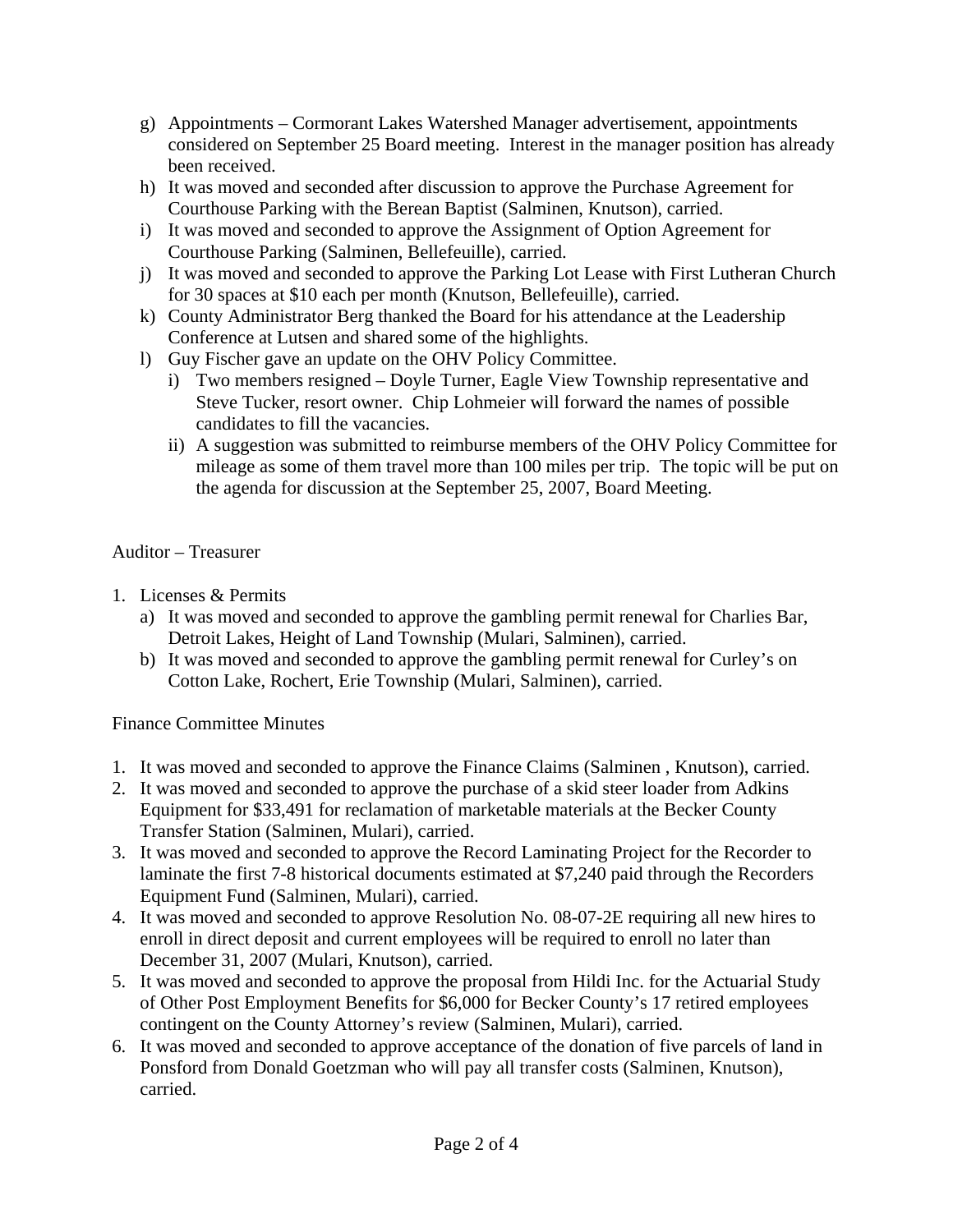7. It was moved and seconded to add two checks to the Claims (1) \$22,000 to Berean Baptist Church for the purchase agreement and assignments and (2) \$1,800 to First Lutheran for the first six months of the parking lot lease (Salminen, Knutson), carried.

## Highway Department

- 1. There were no additions to the agenda.
- 2. It was moved and seconded to approve Resolution No. 08-07-2A, Funding Advance for \$307,200 for financing in 2008 (Salminen, Nelson), carried.
- 3. It was moved and seconded to approve Resolution No. 08-07-2F, Capital Outlay for a \$900 rotary laser level (Knutson, Bellefeuille), carried.
- 4. Status reports were given on various highway construction projects.

### Human Services

- 1. There were no additions to the agenda.
- 2. It was moved and seconded to accept the Children and Family Services Report (Salminen, Mulari), carried.
- 3. It was moved and seconded to accept the Financial Applications and Trends (Salminen, Mulari), carried.
- 4. It was moved and seconded to accept the Adult Services Report (Salminen, Knutson), carried.
- 5. It was moved and seconded to approve the Community Health Claims (Salminen, Mulari), carried.
- 6. It was moved and seconded to add the Human Service Claims (Salminen, Knutson), carried.
- 7. It was moved and seconded to approve the Human Service Claims (Salminen, Knutson), carried.
- 8. It was moved and seconded to accept the Ridership Report (Salminen, Knutson), carried.
- 9. It was moved and seconded to approve the Transit Claims (Salminen, Mulari), carried.
- 10. Ronda Stock reviewed the Becker County Community Health Programs and the Becker County Community Health Survey that was taken at the Becker County Fair.

### Sheriff Department

- 1. It was moved and seconded to approve Resolution 08-07-2B for an emergency temporary Sheriff Secretary (Mulari, Salminen), carried.
- 2. The 10,000 Lakes and We Fest Updates were presented.

Minnesota Forest Industries – Terry Weber

1. A presentation was presented by Terry Weber, Director of External Relations for Minnesota Forest Industries. Topics discussed were economic impacts of the industry in Minnesota, timber resources of Minnesota, timber availability and utilization, current conditions in the industry, and recommendations of the Governor's Task Force on the competitiveness of the